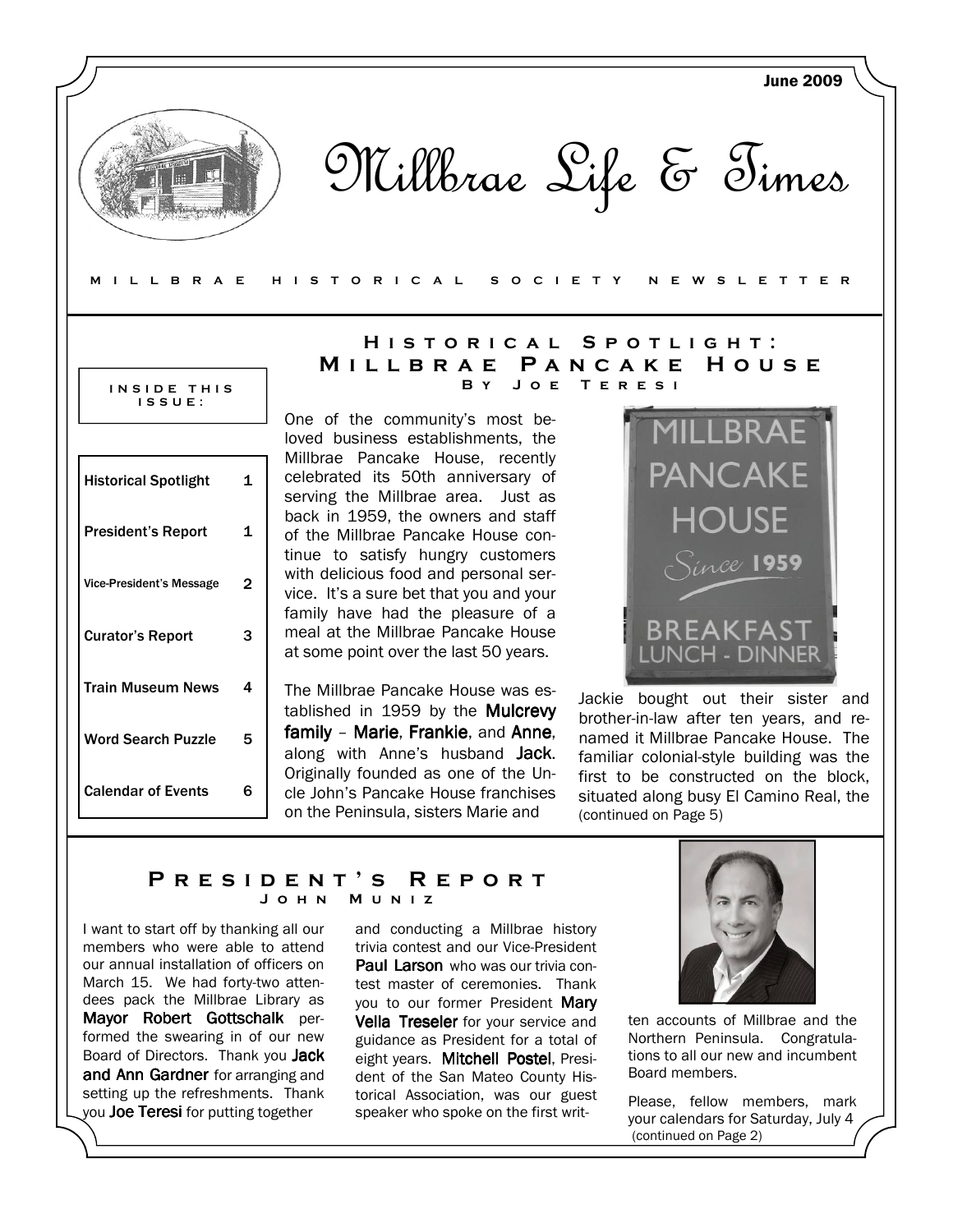PAGE<sub>2</sub>

### V i c e - P r e s i d e n t ' s M e s s a g e PAUL LARSON

Greetings, Millbrae Historical Society members!

It is my pleasure to serve the Millbrae Historical Society as your new Vice-President. I know it may be a mystery to some what the MHS VP does, but I've learned from my numerous Board Positions & current duties as President of the Millbrae Lions Club, 2nd VP of the Italian Catholic Federation at Saint Dunstan's and past Board Chairman of the Millbrae Chamber of Commerce that the purpose of a Vice-President is to fill in for the President when he or she is unavailable or incapacitated. I've also discovered several additional MHS VP duties, which include organizing certain aspects of General Meetings and arranging for guest speakers. Having listened to many outstanding guest speakers at past Lions meetings, I hope to include these and others as guest speakers for the MHS in the future.

I am very proud of the Millbrae Historical Society and of the dedicated men and women who devote their time to preserving the history of Millbrae. Without these amazing volunteers, our heritage would be lost, and those who had come before us would be forgotten. Remember that every person's mind is a



historical treasure vault, and if we do our best to record as many personal experiences as possible, then we'll be able to give the gift of knowledge to future generations.

Thank you for supporting the MHS. Your membership is important and your memories are a gift.

### P R E S I D E N T 'S R E P O R T ( CONTINUED FROM PAGE 1)

for our annual Millbrae Historical Society 4th of July picnic. Please see the flyer in this edition of the newsletter. Get your family and friends together for this great event which is held in the Chetcuti Room adjacent to the Museum. Our Millbrae Historical Society Picnic is one of the fun highlights of the year. The Millbrae Lions Club will be cooking and the Millbrae Lions Leo club (junior Lions) will be serving. We will have music, raffle prizes and a lot of fun. Get your groups together and make your reservations early.

The Millbrae Historical Society announces a new scholarship program to benefit our Junior Docents. At our May 27th meeting, the Board of Trustees unanimously approved two annual \$500.00 scholarships; a one-time scholarships to be awarded to a junior docent from the Millbrae Museum and a one-time scholarship for a junior docent from the Millbrae Train Museum. The scholarships will be awarded to junior docents who have worked in one of the museums, are in high school or middle school, and have demonstrated dedication, interest, and courtesy in all aspects of their responsibilities. This year's awards will be presented at our annual Christmas party. I will be appointing a "blue ribbon" selection committee of Society members to determine this year's recipients.

Our Treasurer, Vern Bruce, has donated a cipher lock to replace the lock on the front door of the museum. The cipher lock is operated and opened via an electronic key which will enable us to track all who enter the building. Thank you Vern and Millbrae Lock for your donation and a more secure environment for our museum and artifacts.

Have you seen the beautiful tri-fold brochure describing in pictures what the Millbrae Historical Society is all about? Please stop by the Millbrae Museum or Train Museum and pick one up  $-$  it is a work of art. Thank you **Tom** Dawdy of Dawdy Photography for taking the pictures and assembling a beautiful informative tool for our museums.

We are always seeking new members to join the Millbrae Historical Society. If you know of anyone who is interested in joining a fun group of citizens who are dedicated to preserving Millbrae's rich historic past, please have them come by the Museum and pick up an application. We can also mail an application to an interested party.

Thank you to all our Millbrae Historical Society members for your dedication to the Society and community. Please remember "The past is the key to our future".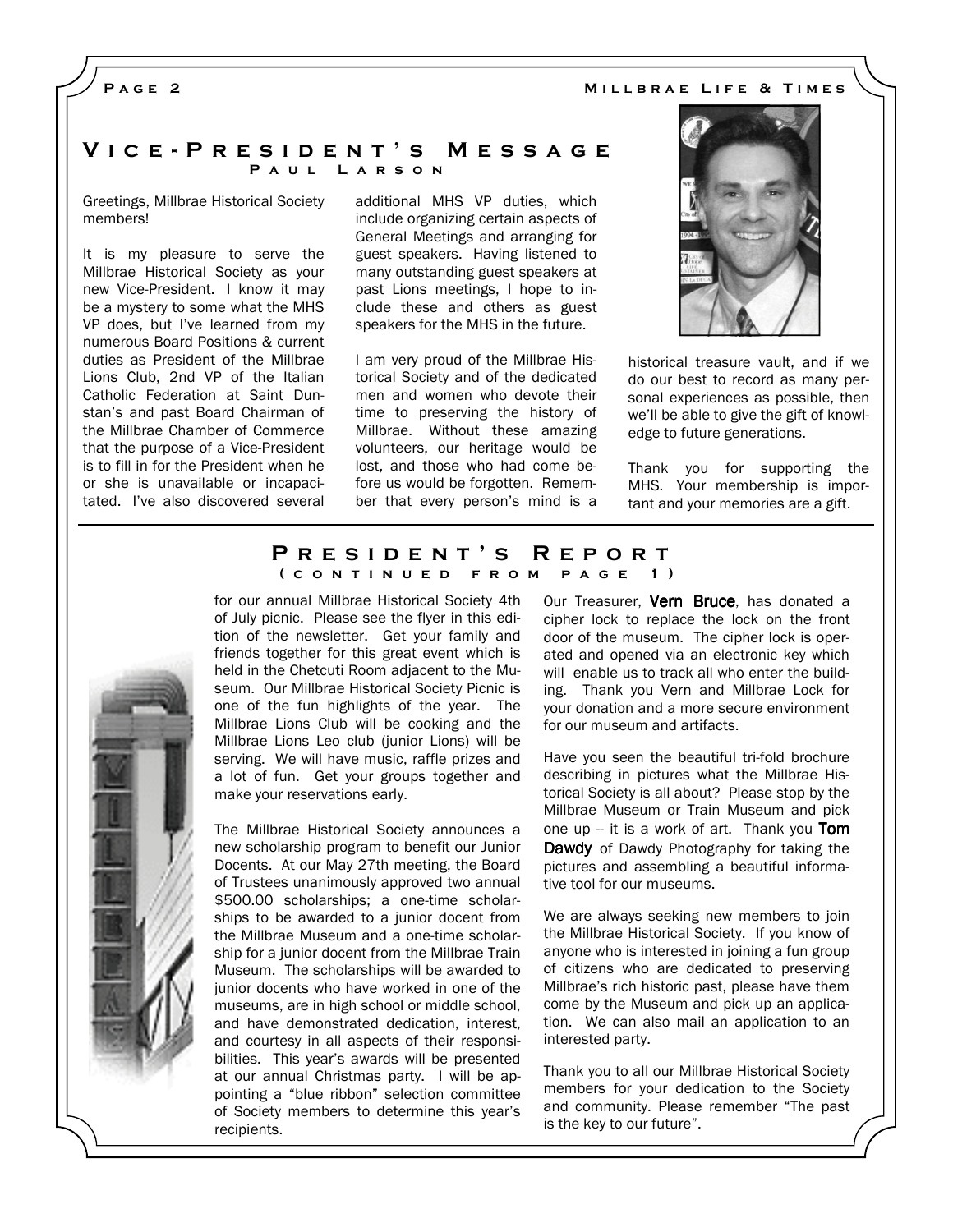## C U R A T O R ' S R E P O R T A L M A M A S S O L O



We have a new acquisition at the Museum that is of a little bit of comical quality and a little bit of history. It is a rectangular shaped, 2" x 3" container that holds a miniature measuring tape and level. It was an item used to advertise "My Brother's Place" and given to patrons of that bar that is now under new ownership and called "Finn McCool's". Printed on this item was the name of "My Brother's Place" and an inscription.....Give a woman an inch and she thinks she's a Ruler.....

On May 28, President John Muniz and Museum House Manager Jack Gardner were hosted for dinner at the Millbrae Library by the Pacific Skyline Council of the Boy Scouts of America. John and Jack later escorted the Scout

officials through the Museum to view the history of Millbrae.....

On June 24th at 11:00 am, **Rich Gaines**, program coordinator at the San Francisco Senior Center, will come along with 15 residents to visit our Museum.

Work on cataloguing the collection of many years of local



n e w s p a p e r s h a s started. Historical articles of happenings in Millbrae will be cut out and compiled into yearly albums. Anyone wishing to help, please call Alma at 697-8377. Your help will be greatly appreciated!

We are happy to report that five additional Arcadia HIS-TORY BOOKS OF MILLBRAE have been sold at this time. Sales have slowed



down, but there is still an interest, especially for giving the books as gifts. This venture has been very profitable. We are anticipating more book sales at the upcoming 2009 Millbrae Art & Wine Festival.

Last year's Yard Sale was very successful. The MHS Board of Trustees decided to have another sale this fall. We will need many items. Please clean out your attic, garage, and basement and call Dorothy Semke, Yard Sale Chairperson, at 697-7670 to donate any sellable items in good condition. Your help will be greatly appreciated. The Yard Sale will be held on October 10.



To receive e-mail reminders of Millbrae Historical Society meetings and events, please send your e-mail address to Joe Teresi at jtnia@comcast.net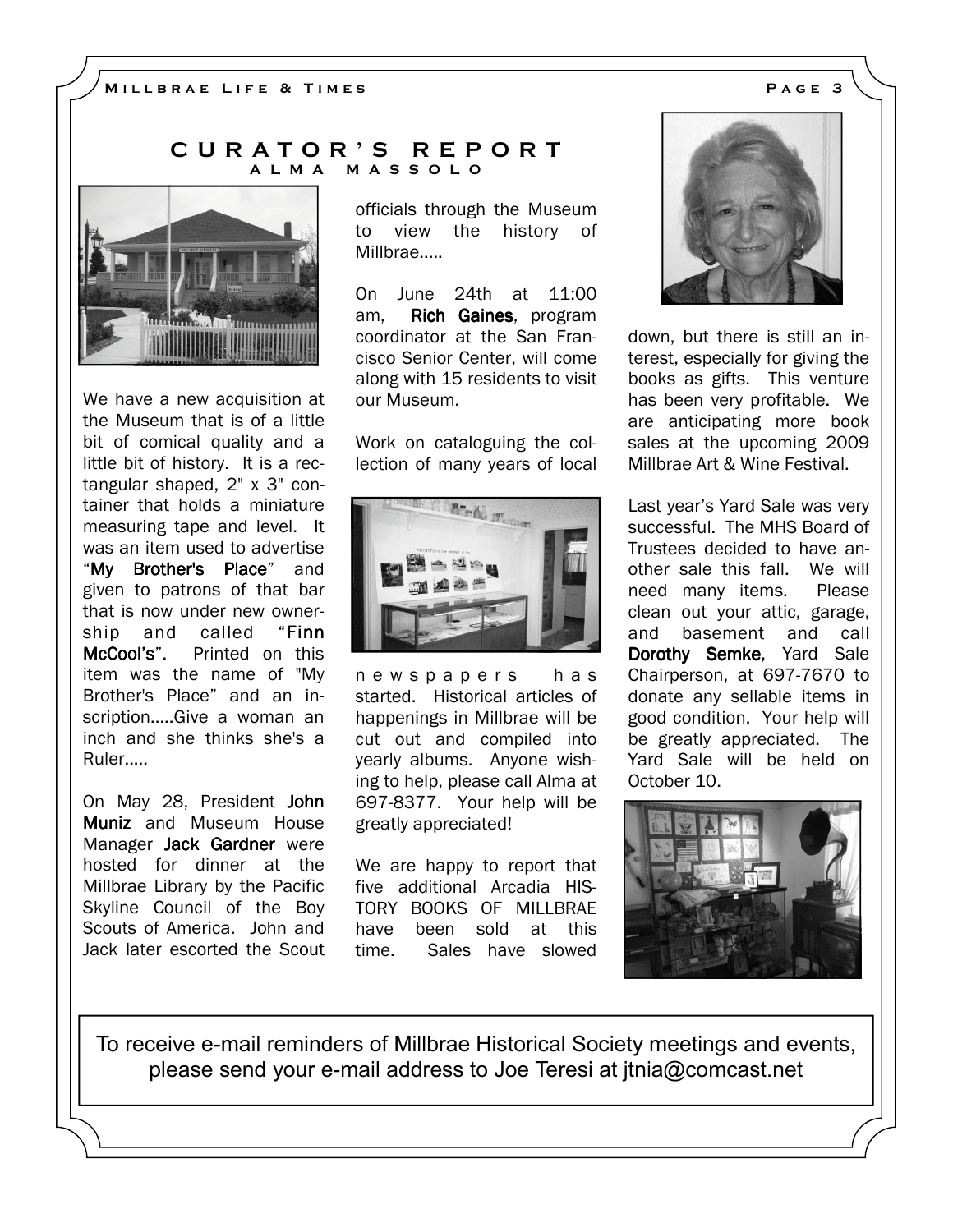#### P A G E 4 M i l and the MILLBRAE LIFE & TIMES

#### TRAIN MUSEUM NEWS E L I Z A B E T H F U R B E R , E D I T O R V E R N B R U C E , R E P O R T E R

This last month, the Train Museum bathroom was completely redone by Boy Scout Troop 355, led by scout Evan Holober, and adult consultant Dennis Reeves. Doing an excellent job. they re-tiled the floor, installed wainscoting and moulding, repaired the paper dispenser, and completely repainted the walls, door and trim. Tune in next quarter for a list of all the volunteers and donors who participated in this much-needed project.

We would like to thank the following docents that have volunteered in the last few months:

Mark Evans, Liz Furber; Robert Gorran, Richard Kennedy, Gino & Gerry Micheli, and Vernon & William Bruce. At 20 months old, we are currently in the process of training Theresa Bruce to become a professional docent, like her four-and-a-half year-old brother.

We also would like to thank the following individuals for various recent donations to the museum: Ralph Bennett, Ralph Domenici, Michael Barrow, Robert Gorran, Dave Hockett, Ronald Johnson, Dennis Reeves, Bruce Shelton,



Additionally, special recognition to Bruce Shelton of Caltrain. Bruce has been very supportive of our museum since we opened almost five years ago. He visits us once every few weeks in order to refill and update our various transportation-related brochures and train tables. He has also printed and distributed our flyers to many varied locations throughout the Peninsula.

# WORD SEARCH PUZZLE

Can you find all the words hidden in the puzzle (vertical, horizontal, diagonal, or backwards)?

L O Y O R B E L W U H P R A L A C R U Z A Airport L M M E R S A F E W A Y A O U I G G K Y U **BART** Broadway Y K C U L L B T R A B T L L F D S R Y E I **Bruce** EPCENLSLAERONIMACLESA Central Park N E S N O I A O R E E B C A O R D E S I R Chadbourne SCKRRHZVSGAALROINOAYO Colapietro PFCUCNAEGEPCTLRUONSMC Darius Mills ESUOHELIMNEETXISMANAM Fook Yuen NBBBAEMLRNIGMLTMHRABA Gardner I R R D R R K E T P N R O C U I C D R S N Gottschalk Green Hills N O A A D G H R A A O E P T C L I O T E S Hallmark S A T H S T A L A D A R L S T L R S M M H Helen U D S C U L O M K P O R T E E S E Z A A S Highlands Hillcrest L W N O P C M B U R A W O A H R C E S S N La Cruz Lai Lai O Y R H L A I L A I S M I L Y P E C A O U Larson Leonardos R K S G Y H I P E D S U L M E A N N R L Y Lomita Park C S N E E R G L A W O I M L O N T A D O K Lucky WMAGNOLIAPHWCHALESNEO Magnolia Massolo S T E E P P A H H L A R S O N H R K E O O Meadow Glen REAMIOSMCYCNDPOPLARAF

Meadows Millbrae Muniz Museum Orchard Supply Palm Chetcuti Room Papan Pape Meat Peets El Camino Real Peninsula Poplar Quigg Rec Center Richmond Safeway Samtrans Sanchez Seto Shaws Sixteen Mile House Southern Pacific Spring Valley Starbucks Taylor Treseler Walgreens Way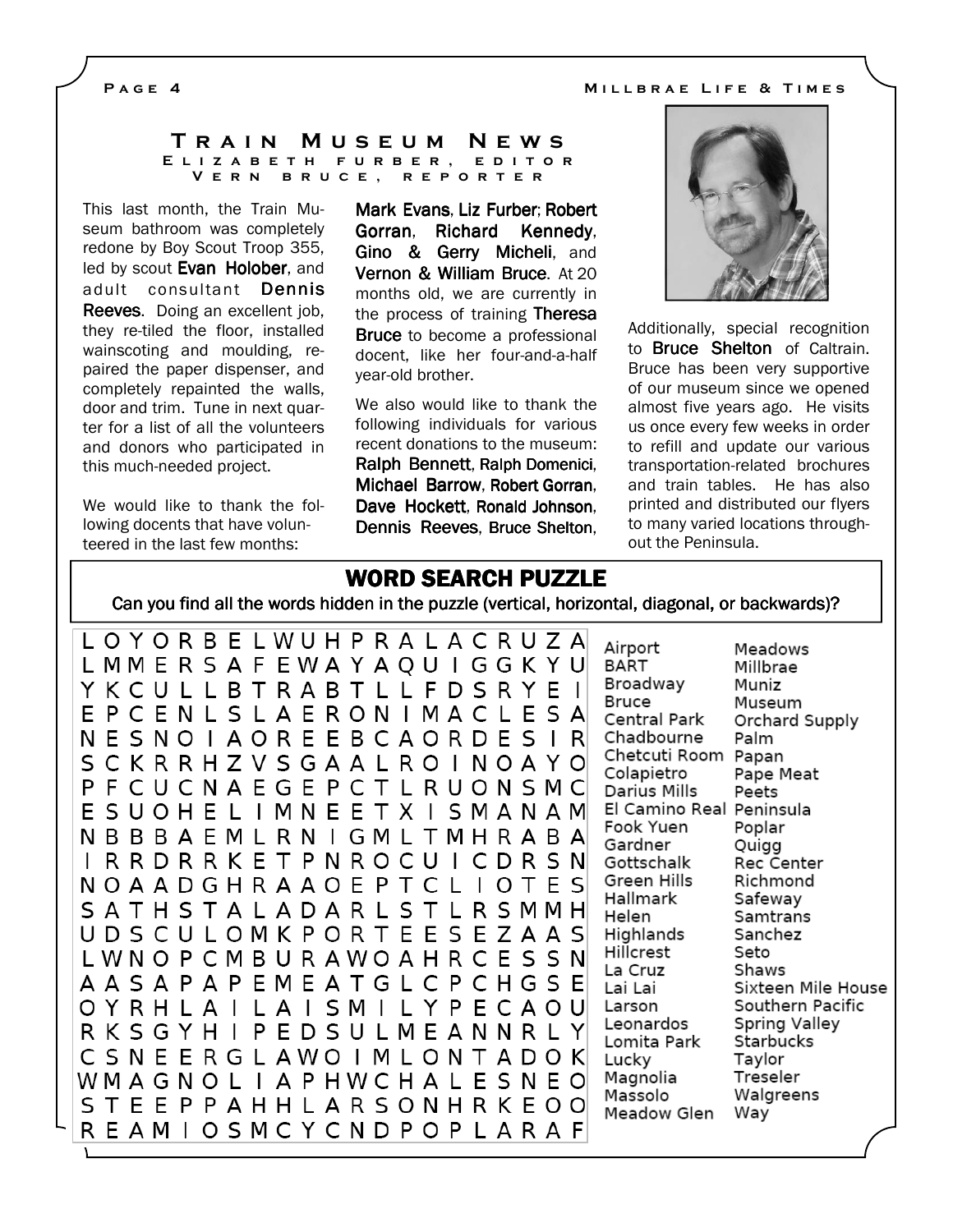## H I S T O R I C A L P E R S P E C T I V E : MILLBRAE PANCAKE HOUSE ( C o n t i n u e d f r o m P a g e 1 )

main highway up and down the Peninsula. Encouraged by their mother, San Francisco residents Marie and Jackie Mulcrevy blazed a new trail as women business owners in the maledominated business world of the 1960s. Without much business or restaurant expertise – Marie told me "I can't cook!" – the two sisters ran the restaurant based on a strong sense of family and



loyalty. They featured basic, hearty food like pancakes for 50 cents and 10-cent coffee, and have never served alcohol in order to maintain a family-friendly atmosphere. Marie ran the day-



tomer Diane Bagatelos has visited the restaurant every day for over 40 years.

Through the years, many members of the Mulcrevy clan have played a part in carrying on the tradition of a family-run business. Today, the restaurant is managed by the next generation of Mulcrevy women - sisters Jane, Erin, Laura, and Maureen. Marie, now 86 years old, still visits the restaurant on a regular basis to keep an eye on things. The Millbrae Pancake House continues to exude the past with its original 1960s décor, featuring wood paneling, country-style wall-



to-day operation, scheduling the staff and serving as hostess, while sister Frankie kept the books and paid the bills. The Millbrae Pancake House has many long-time employees, including **Anna Medina** who has worked as a waitress for 25 years. The same sense of camaraderie that has kept the staff working happily together has also produced a number of fiercely loyal customers. Cuspaper, and a gift shop wellstocked with stuffed animals and toy cars. Although El Camino Real is no longer the main highway, the bowling alley next door has been replaced with a multistory condominium building, and the number of restaurants in Millbrae has greatly increased since 1959, the Millbrae Pancake House continues to attract plenty of business. Sunday mornings are still the busiest time of the week, with the line of customers sometimes extending outside the front door. The Mulcrevy sisters know that their Aunt Marie developed a well-tested recipe for success and don't plan



many changes, although they hinted that they might create a web site to publicize their restaurant. They are truly grateful to the Millbrae community for all their loyal support over the years. There's something about the smell of bacon and freshlybrewed coffee along with the Millbrae Pancake House's friendly staff and old-fashioned atmosphere that provides a strong dose of nostalgia and satisfaction. I have a feeling that there will be many more anniversaries to celebrate at the Millbrae Pancake House in the years to come.

Here's to your good health, and your family's good health. and may you all live long & prosper.